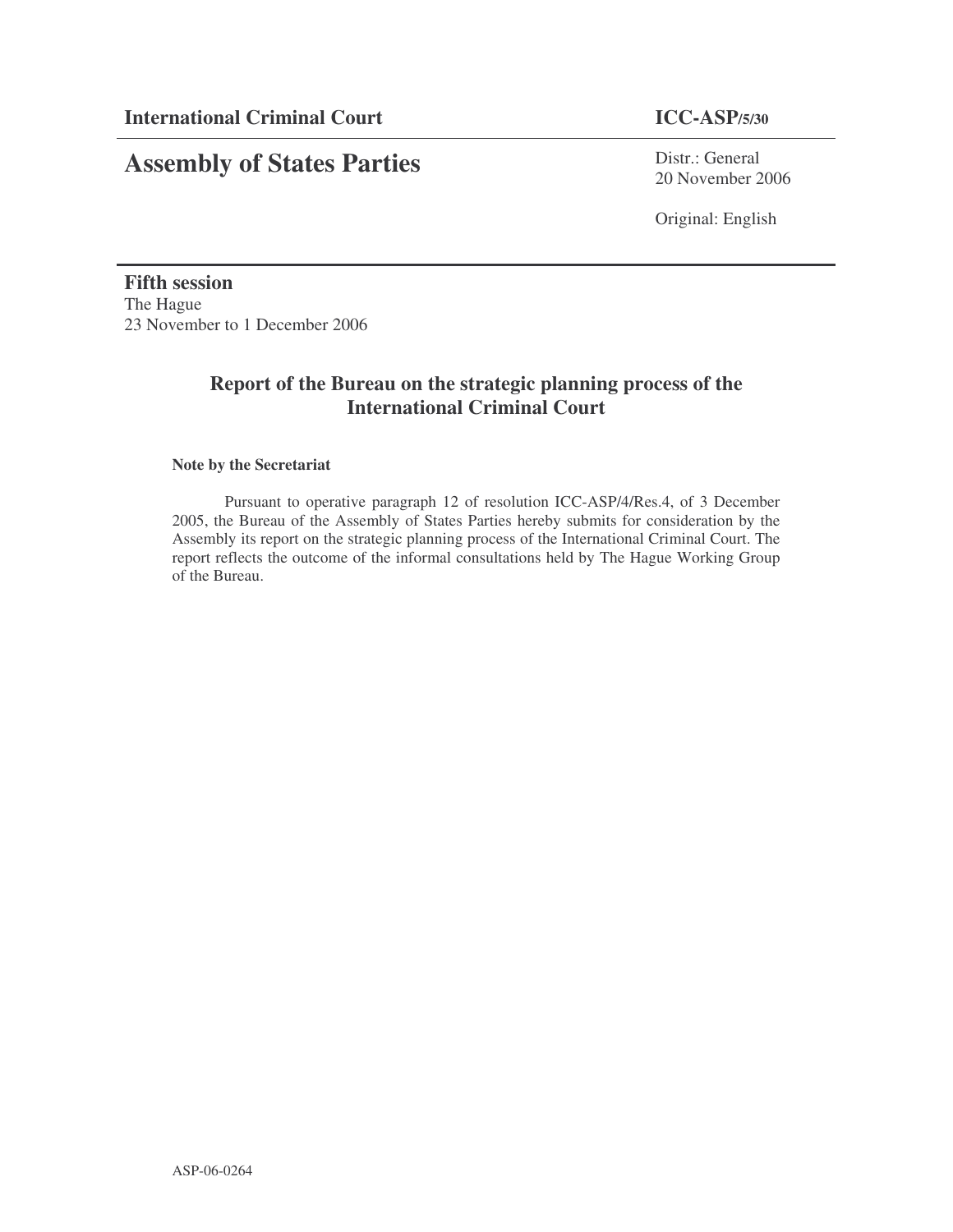## **Report of the Bureau on the strategic planning process of the International Criminal Court**

### **I. Consideration of the Strategic Plan of the Court submitted to the Committee on Budget and Finance**

#### **A. Background**

1. In its resolution ICC-ASP/4/Res.4, adopted on 5 December 2005, the Assembly of States Parties ("the Assembly") welcomed the initiation of the strategic planning process of the Court and invited "the Court to engage with the Bureau on this process".<sup>1</sup>

2. At its meeting of 14 February 2006, the Bureau of the Assembly decided to reestablish the New York and The Hague Working Groups and requested The Hague Working Group in particular to engage with the Court on the strategic planning process. At the suggestion of the President of the Assembly, Ms. Michèle Dubrocard (France) was appointed Facilitator of the subgroup ("the group") with the mandate concerning the strategy of the Court. 2

3. In the discharge of its mandate, the group considered the report on the Strategic Plan of the International Criminal Court<sup>3</sup> which had been prepared by the Court and submitted to the Committee on Budget and Finance ("the Committee") at its sixth session. 4

4. At the fifth meeting of The Hague Working Group, on 27 April 2006, this report together with the report on the Court Capacity Model<sup>5</sup> were introduced by Mr. Michel de Smedt, Acting Director of the Investigation Division of the Office of the Prosecutor and who was a member within the Court of the group that drafted the Strategic Plan.

5. Following this initial presentation, the group met on four occasions, on 31 May, 19 June, 12 July and 12 September 2006. At these meetings, presentations were made by representatives of the three organs of the Court (the Prosecutor, the Registrar and several of his colleagues, and the Chef de Cabinet of the President) and by representatives of nongovernmental organizations (Coalition for the ICC, Human Rights Watch, and Amnesty International).

6. Some 30 representatives of States attended each of these meetings.

7. In addition to the report prepared for the Committee, participants in the meetings received the following documents: general introduction to the Strategic Plan<sup>6</sup>, introduction to the strategic plan of the Office of the Prosecutor<sup>7</sup>, presentations on the relationship between the Strategic Plan and the budget, as well as on the programme of communication and outreach of the Court<sup>8</sup>, the memorandum of Human Rights Watch on the Strategic Plan, and

<sup>1</sup> *Official Documents of the Assembly of States Parties to the Rome Statute of the International Criminal Court, Fourth session, The Hague, 28 November to 3 December 2005* (International Criminal Court publication, ICC-ASP/4/32), part III, resolution ICC-ASP/4/Res.4, para. 12.

<sup>2</sup> Meeting of the Bureau of 5 April 2006.

<sup>3</sup> ICC-ASP/5/CBF.1/5.

<sup>4</sup> ICC-ASP/5/1, paras. 54-57.

<sup>5</sup> ICC-ASP/5/CBF.1/6.

<sup>6</sup> Meeting of 27 April 2006.

<sup>7</sup> Meeting of 31 May 2006.

<sup>8</sup> Meeting of 12 July 2006.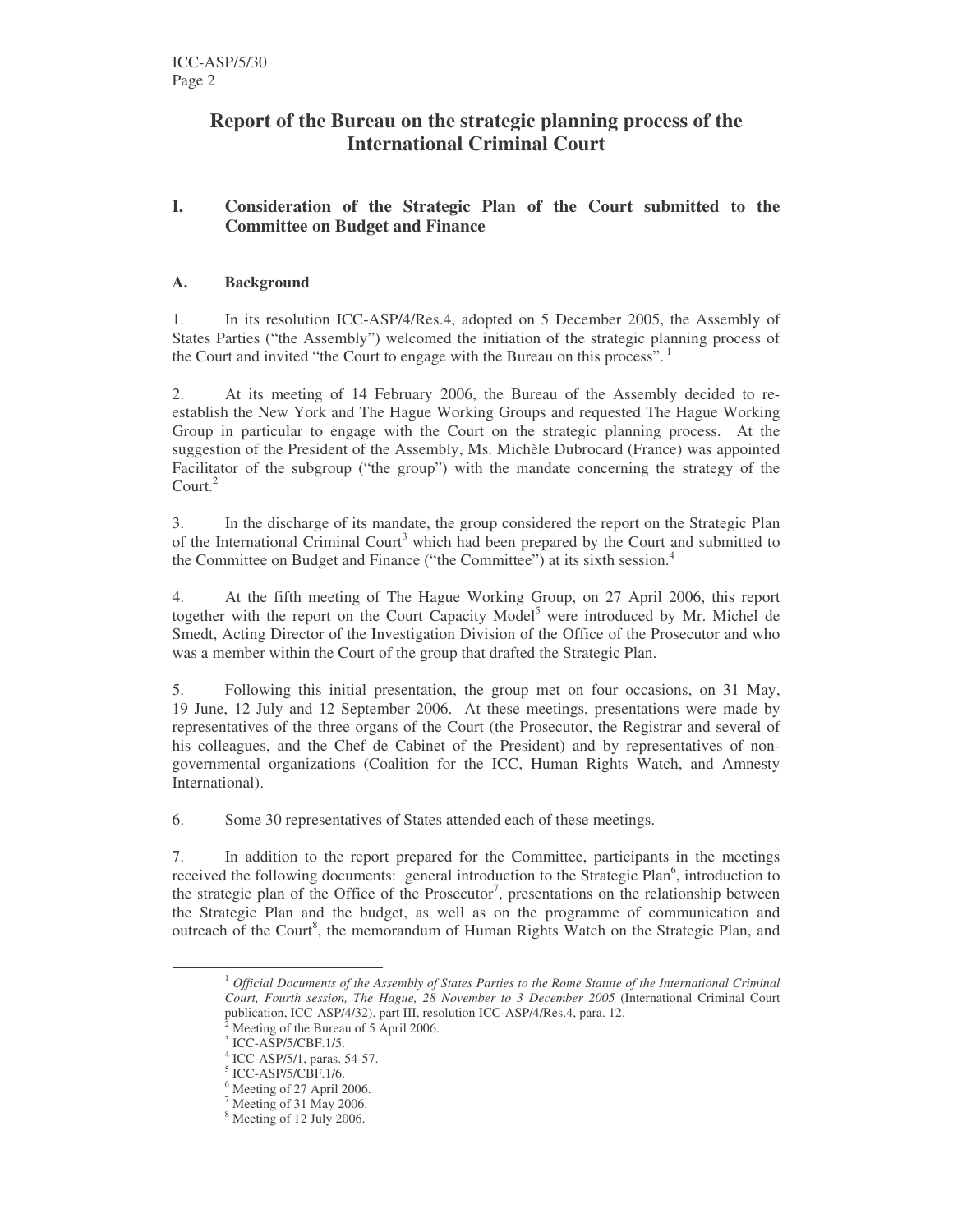the statement of the Victims Rights Working Group on the Strategic Plan.<sup>9</sup> Lastly, the Office of the Prosecutor also introduced two draft texts, the first on the criteria for the selection of situations and issues, and the second on the notion of "interests of justice" (draft texts transmitted by e-mail on 28 July 2006). States Parties are invited, if they so wish, to send to the Office of the Prosecutor any comments or suggestions on the above-mentioned draft texts by the end of September 2006.

8. The group wishes to thank the Secretariat of the Assembly for the unfailing support which it has provided during the course of its work.

9. The group also wishes to express its deep appreciation to all the representatives of the Court who kindly acceded to its request to participate in the various meetings and who contributed with their many different perspectives to this process of strategic planning.

#### **B. Content of the Plan**

10. The group took due note of the main points in the report on the Plan, which was prepared jointly by the three organs of the Court in keeping with the Court's "One Court" principle.

11. This report begins by defining the "mission" of the Court, which is to fairly, effectively and impartially investigate, prosecute and conduct trials of the most serious crimes; to act transparently and efficiently; and to contribute to long-lasting respect for and the enforcement of international criminal justice, to the prevention of crime and to the fight against impunity.

12. In order to succeed in the mission thus defined, the Court has set itself three strategic and interconnected goals, namely "quality of justice", "a well-recognized and adequately supported institution", and a "model for public administration".

13. For each of these goals, strategic objectives have been identified (30 in total) which are either actions to be undertaken in the short and medium term (within three years), or longer-term actions (to be undertaken over a period of four to ten years). Of these 30 objectives, seven are judicial in nature, eight concern the external support provided to the Court, and 15 are related to the organization of the institution.

14. The group has also been briefed on the main thrust of the strategic plan that is specific to the Office of the Prosecutor. This plan sets out five objectives for the next three years: to conduct four to six impartial investigations of those who bear the greatest responsibility; to further improve the quality of the prosecution aiming to complete two expeditious trials; for all situations, to gain the necessary cooperation to allow for effective investigations and to facilitate successful arrest operations; to improve the interaction between the Office of the Prosecutor and victims and the way in which the Office addresses their interests; and, lastly, to establish forms of cooperation with States and organizations to maximize the Office's contribution to the fight against impunity and the prevention of crimes.

<sup>&</sup>lt;sup>9</sup> Meeting of 19 June 2006.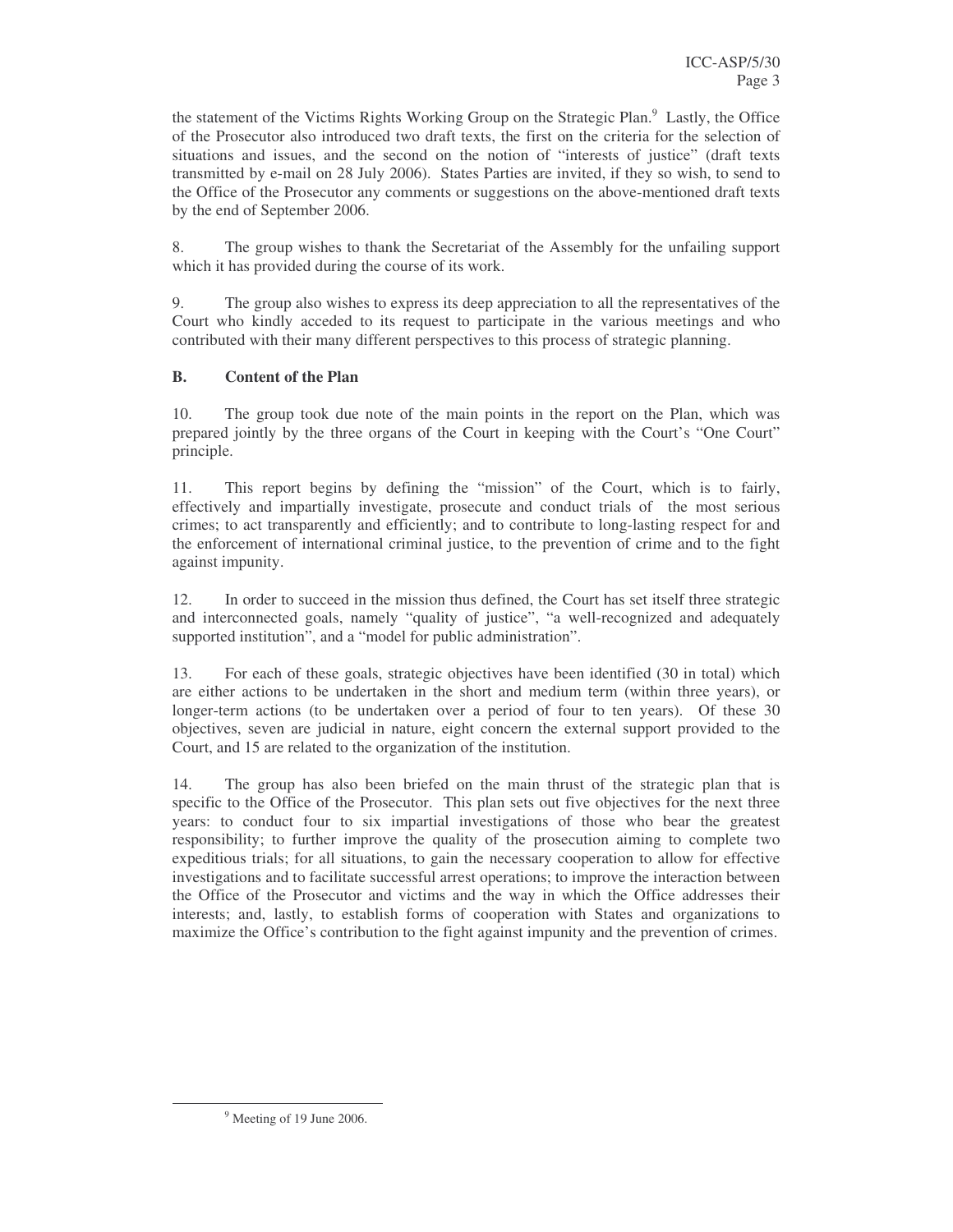#### **C. Main points of discussion**

#### **1. Status of the Strategic Plan**

15. In its report on the work of its sixth session, the Committee "agreed with the Court that it was essential that ownership of the Strategic Plan should remain with the Court and that it enjoy the support of States Parties".<sup>10</sup>

16. In light of this consideration, a consensus was reached within the group to consider that while the Strategic Plan drafted by the Court could not be negotiated by the States Parties, it should nevertheless enjoy their support. States should therefore have the possibility to submit their comments and suggestions on its contents to the Court.

17. A consensus was also reached that the development of a strategic plan should be an ongoing and interactive process.

#### **2. General observations**

18. While bearing in mind that the process of elaboration of the Strategic Plan was still under way and that the report submitted by the Court was only the first stage in that process, delegations expressed appreciation for the work done by the Court, in particular its concern to uphold the Court's "One Court" principle. A number of delegations expressed the view that, in its current form, the report left little room for a dialogue to be initiated with the Court because of its lack of specificity, particularly with regard to its goals and objectives. The latter were in fact very general in scope and of difficult evaluation, even though they were themselves incontestable. It would be useful in future to have a more detailed and concrete presentation of these goals and objectives that would better reflect the specificity of the Court.

19. The attention of the representatives of States Parties was also drawn to the large number of objectives of an organizational nature, which should not detract from the judicial nature of the Court's mandate.

20. It was recalled that the value of the Strategic Plan was not limited only to the Court for its own administration, but that the Plan could also be one of a number of tools for fulfilling the expectations of States Parties, since it would help to estimate the needs of the institution.

#### **3. Priority issues**

21. Given the limited time available to complete its work in time for the next session of the Assembly, the group identified five issues in the Strategic Plan that should be discussed as a matter of priority with the representatives of the Court. These are, in no particular order, the following:

- Location of the activities of the Court: a number of different options envisaged, including that of the "decentralisation" of certain activities to the field;
- The role of victims;
- Outreach and communication activities of the Court;
- The notion of positive complementarity;
- The relationship between the Strategic Plan and the budget.

<sup>&</sup>lt;sup>10</sup> ICC-ASP/5/1, para. 56.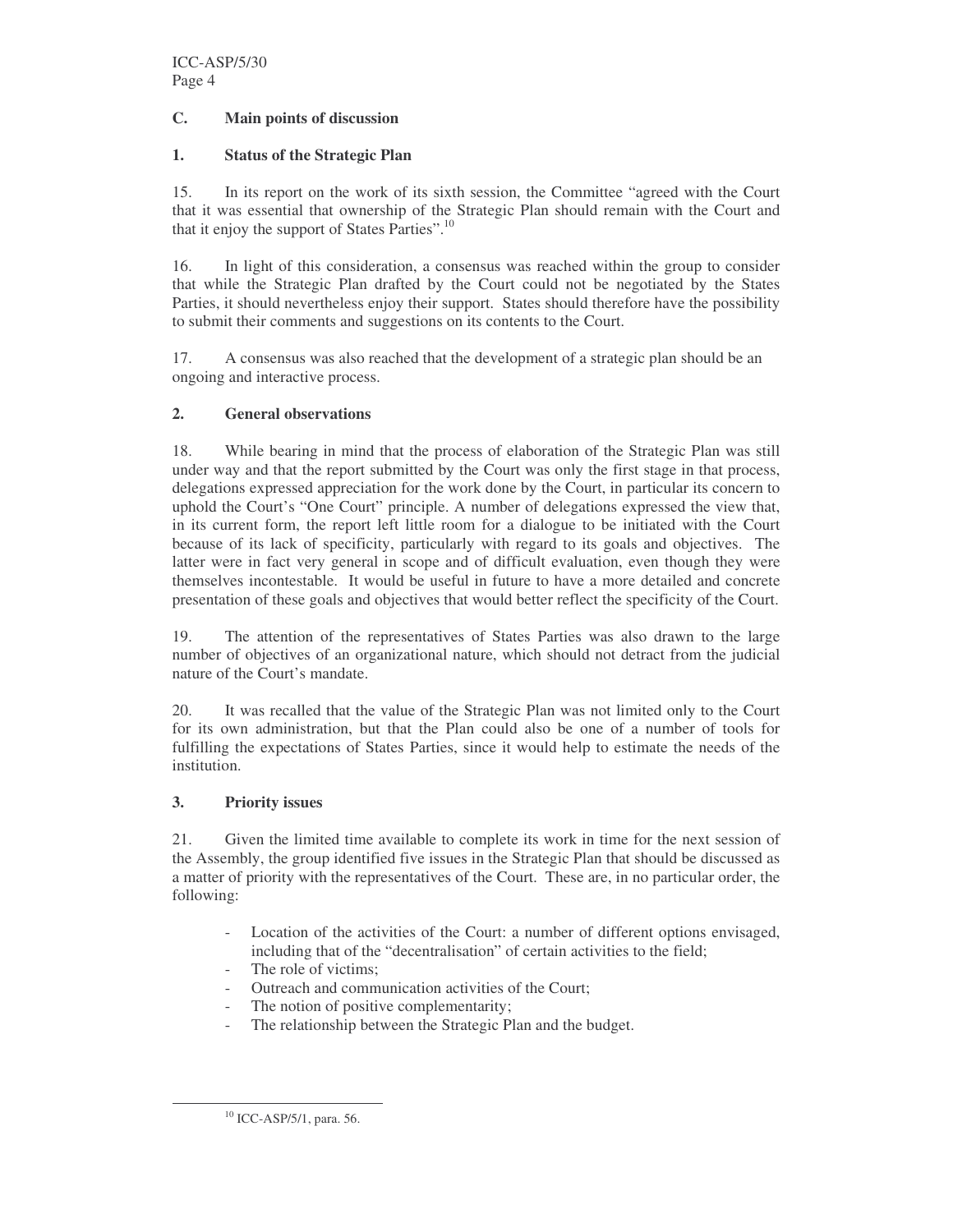22. At the third meeting of the group, the Registrar of the Court and two of his colleagues provided additional information on the outreach and communication activities (which, in any event, must be the subject of a detailed strategic plan, in accordance with paragraph 22 of resolution ICC-ASP/4/Res.4), as well as on the relationship between the Strategic Plan and the budget. Copies of these presentations were made available to the participants in the meeting.

23. On the other hand, the points concerning the location of the activities of the Court and the victims were discussed only briefly, in light of the preliminary stage of the discussions that are under way within the Court.

24. With regard to the notion of positive complementarity, the group on 12 September 2006 was briefed by a representative of the Office of the Prosecutor, who reported on the preliminary discussions of his Office.

25. Delegations expressed the hope that in future these various points could be developed in a mutually reinforcing way within the framework of the dialogue initiated with the Court.

#### **D. Future work of the group**

26. In view of the wish, expressed by the Bureau of the Assembly at its meeting of 16 May 2006, to receive the reports of the New York and The Hague Working Groups in September, it was decided to prepare the present report on the understanding, however, that it may eventually be supplemented after the presentation of the new document which the Court will submit to the Committee at its next session (9-13 October 2006) and after the Committee's comments thereon.

27. A final meeting of the group should therefore be scheduled for the second half of the month of October. At that meeting, the group will consider the new version of the Strategic Plan prepared by the Court for the forthcoming Assembly of States Parties, <sup>11</sup> in the light of the earlier report and any additional information communicated by the representatives of the Court in the course of working meetings. The group will also examine the possibility of supplementing the present report and of preparing a draft ad hoc resolution or, if necessary, elements that may be included in an omnibus resolution.

#### **E. Initial conclusions**

28. The group is aware that the process of elaboration of the Strategic Plan is still under way. This is why it urges the Court to continue its discussions and work in this area and invites the Court to continue with the States Parties the dialogue that has now been initiated.

## **II. Consideration of the Strategic Plan of the Court submitted to the Assembly of States Parties** 12

29. The group welcomed the development of the Strategic Plan of the Court, which was presented in document ICC-ASP/5/6. The latter document covers the main points discussed in the report on the Plan, which had been prepared by the Court in April 2006 for submission to the Committee on Budget and Finance, and develops them in accordance with the presentation of the Plan given to the group on 27 April 2006 by a representative of the Court.

 $11$  ICC-ASP/5/6 of 4 August 2006.

<sup>&</sup>lt;sup>12</sup> This section was prepared on the basis of the information available as at 26 October 2006 and constitutes an update to section I.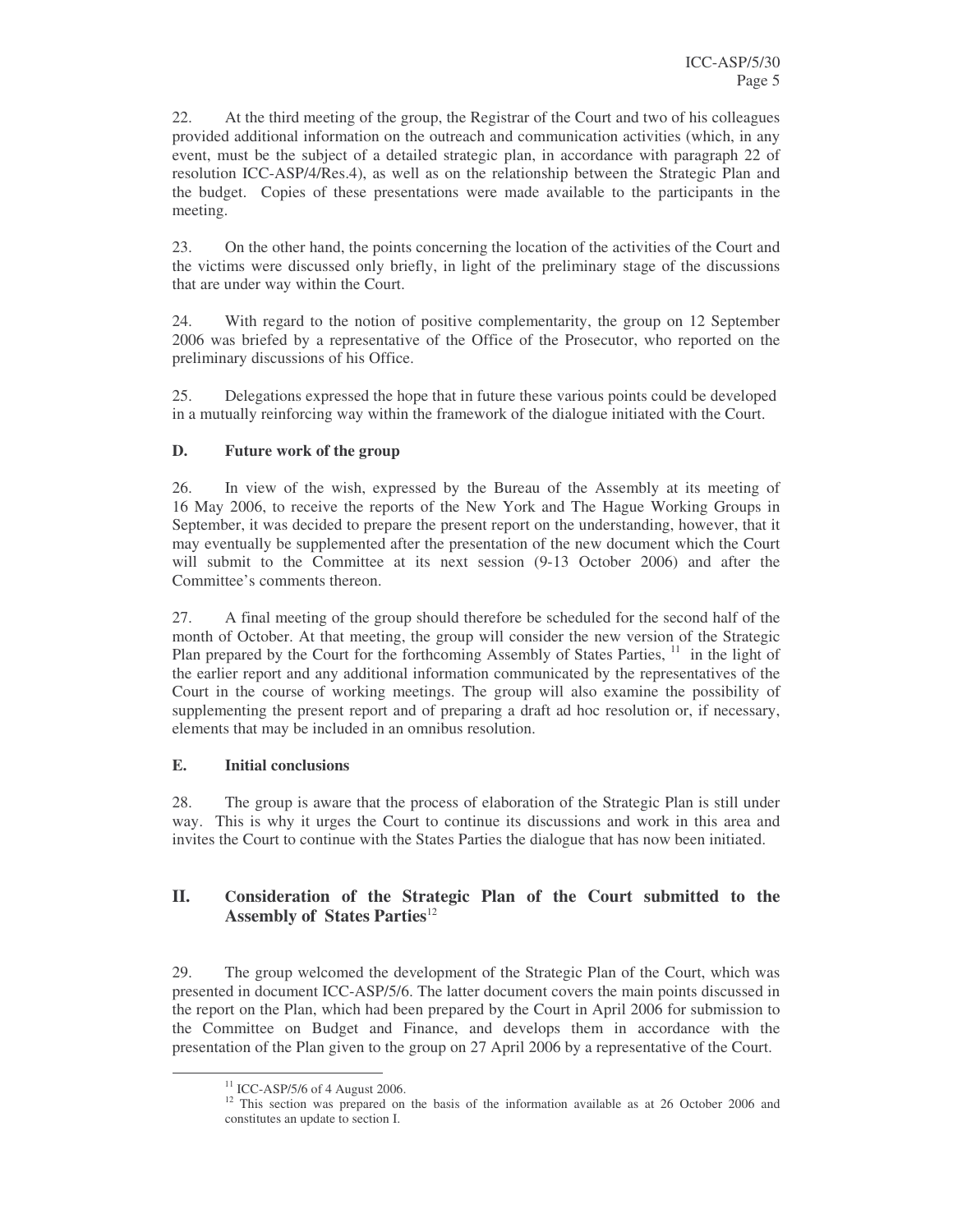30. The group also took due note of the report on prosecutorial strategy presented by the Office of the Prosecutor at its second public hearing, on 25 September last.

31. The observations made previously by the group in its initial report appear to be just as pertinent. In particular, the large number of objectives related to goal No. 3, "A model of public administration", should not detract from the priority that should be given to the discharge of the Court's judicial mandate. Besides, the potential value of the Strategic Plan to States Parties has been highlighted in order to assess the needs of the Court. Such an assessment is part and parcel of the function of management oversight assigned to the Assembly under the Rome Statute.

32. One component of the Strategic Plan, "From Strategic Plan to action", stresses the need to translate into action the various objectives that have been set out. This goes to the core of the group's considerations. The group believes that it is essential for the Court to now focus on modalities for the effective implementation of its mandate, in other words, on its actual "strategy". The group hopes that in the future the Court will be in a position to develop genuinely operational components that are directly linked to the Strategic Plan.

33. In the light of all of these observations, the group proposes a draft resolution, contained in the annex hereto, that could serve as a basis for negotiations during the fifth session of the Assembly of States Parties.